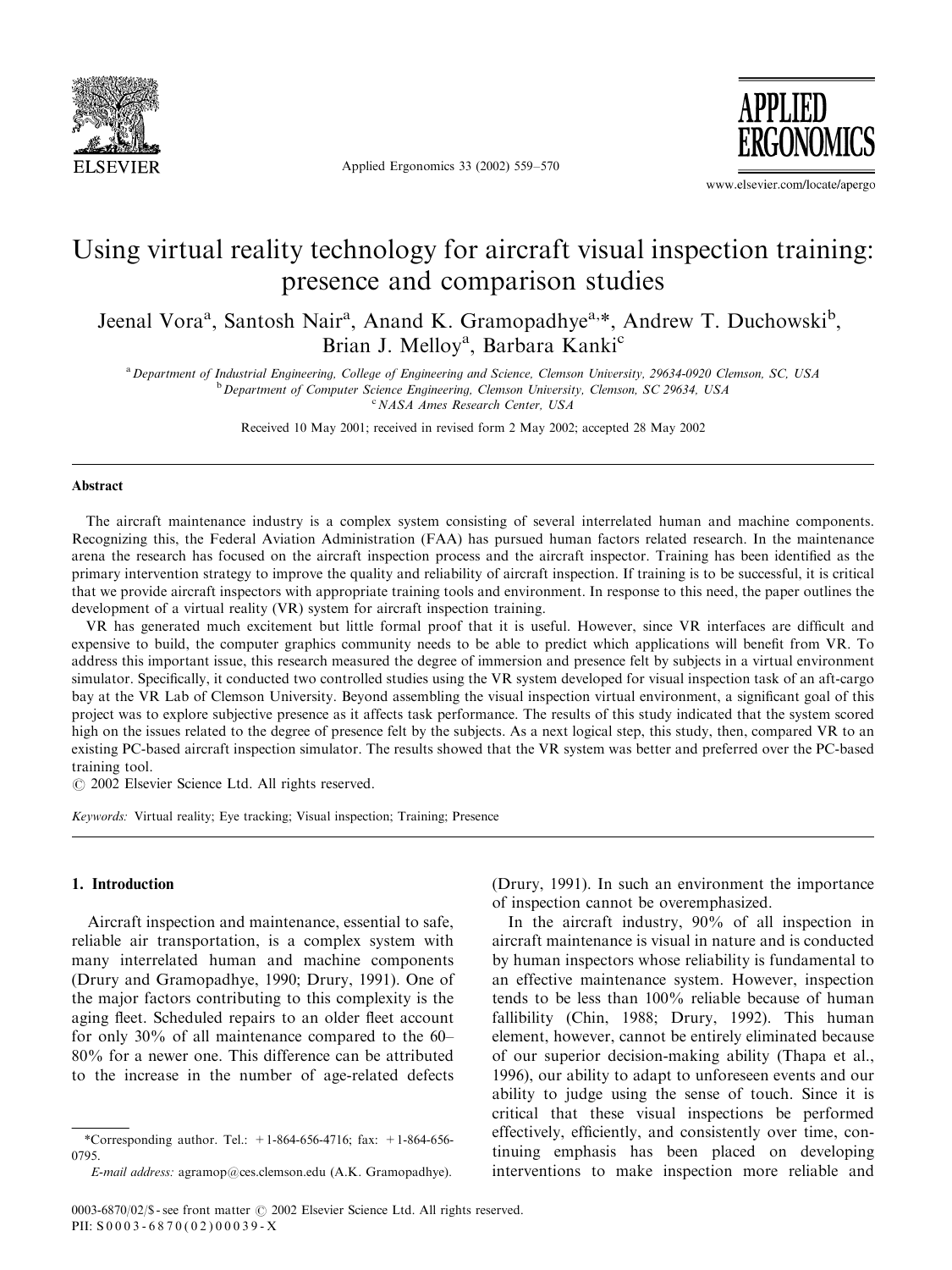error tolerant, with training being the strategy of choice for improving the performance of aircraft maintenance inspectors (Gramopadhye et al., 1998). Patrick (1992) has identified training content, training methods and the trainee as the important components of the training program. Drury (1992) includes the training delivery system as another key component while for Gramopadhye et al. (1997a, b), training methods along with an appropriate delivery system comprise an effective training system.

However, training for improving the visual inspection skills is generally lacking at aircraft repair centers and maintenance facilities even though its impact on visual inspection skills has been well documented in both the aircraft and manufacturing industries (Moll, 1980; FAA, 1991, 1993). It has been shown to improve the performance of both novice and experienced inspectors (Wiener, 1975; Drury and Gramopadhye, 1990; Gramopadhye et al., 1995). In particular, the success of offline training/retraining with feedback suggests that this method can play an important role in aircraft inspection training.

Existing training for inspectors in the aircraft maintenance environment tends to be mostly on-the-job (OJT) (Latorella et al., 1992). However, this method may not be the best one because feedback, so important to training, may be infrequent, unmethodical, and/or delayed. Moreover, in certain instances feedback is economically prohibitive or impractical because of the nature of the task. Since the benefits of feedback in training have been well documented (Wiener, 1975; Gramopadhye et al., 1997a, b), and for other reasons as well, alternatives to OJT are sought. One of the most viable approaches in the aircraft maintenance environment, given its many constraints and requirements, is computer-based training which offers several advantages over traditional training approaches: it is more efficient while at the same time facilitating standardization and supporting distance learning.

With computer technology becoming cheaper, the future will bring an increased application of advanced technology to training. Over the past decade, instructional technologists have offered numerous technologybased training devices with the promise of improved efficiency and effectiveness. These training devices are being applied to a variety of technical training applications, including computer-based simulation, interactive videodiscs, and other derivatives of computer-based applications in addition to compact disc read only memory (CD-ROM) and digital video interactive (DVI), two technologies that will provide the ''multi-media'' training systems of the future. Many of these training delivery systems such as computer-aided instruction, computer-based multi-media training and intelligent tutoring systems are already being used today, thus ushering in a revolution in training.

In the domain of visual inspection, the earliest efforts using computers for off-line inspection training were reported by Czaja and Drury (1981), who used keyboard characters to develop a computer simulation of a visual inspection task. In order to study inspection performance in a laboratory setting, other researchers have used similar simulations. Latorella et al. (1992) and Gramopadhye et al. (1994) have used low fidelity inspection simulators with computer-generated images to develop off-line inspection training programs for inspection tasks. Similarly, Drury and Chi (1995) studied human performance using a high fidelity computer simulation of a PCB inspection task. Another domain that has seen the application of advanced technology is that of inspection of X-rays for medical practice (e.g., Kundel et al., 1990). The use of computerbased simulators for aircraft inspection training has a short but rich history (Latorella et al., 1992; Gramopadhye et al., 1994, 1998; Blackmon and Gramopadhye, 1996; Nickles et al., 2001), the most advanced and recent example being the automated system of self instruction for specialized training (ASSIST), a training program developed using task analytic methodology and featuring a PC-based aircraft inspection simulator (Gramopadhye et al., 2000).

The results of a follow-up study conducted to evaluate the usefulness and transfer effects of ASSIST were encouraging as to the effectiveness of computer-based inspection training, specifically in improving performance. Performance of the training group improved significantly on the criterion inspection task, the inspection of an aft-cargo bin of L-1011 aircraft, after training. Of greatest interest was the increase in the percentage of defects detected and the reduction in the number of misses for the training group in comparison with the control group. Moreover, the training system also scored highly on various usability measures (FAA, 2000; Gramopadhye et al., 2000).

Despite the advantages, the simulator is limited by its PC-based technology. It lacks realism as it uses only two-dimensional (2D) sectional images of airframe structures and, therefore, does not provide a holistic view of the aft-cargo bin. More importantly, the inspectors are not immersed in the environment, and, hence, they do not get the same look and feel of conducting an actual inspection. To address these limitations, virtual reality (VR) technology has been proposed as a solution, and in response a high fidelity VR-based inspection simulator has been developed (Duchowski et al., 2000).

VR, described by several researchers (Kalawsky, 1993; Burdea and Coiffet, 1994; Durlach and Mavor, 1995; Heim, 1998), is most applicably defined as immersive, interactive, multi-sensory, viewer-centered, three-dimensional (3D) computer-generated environments and the combination of technologies required to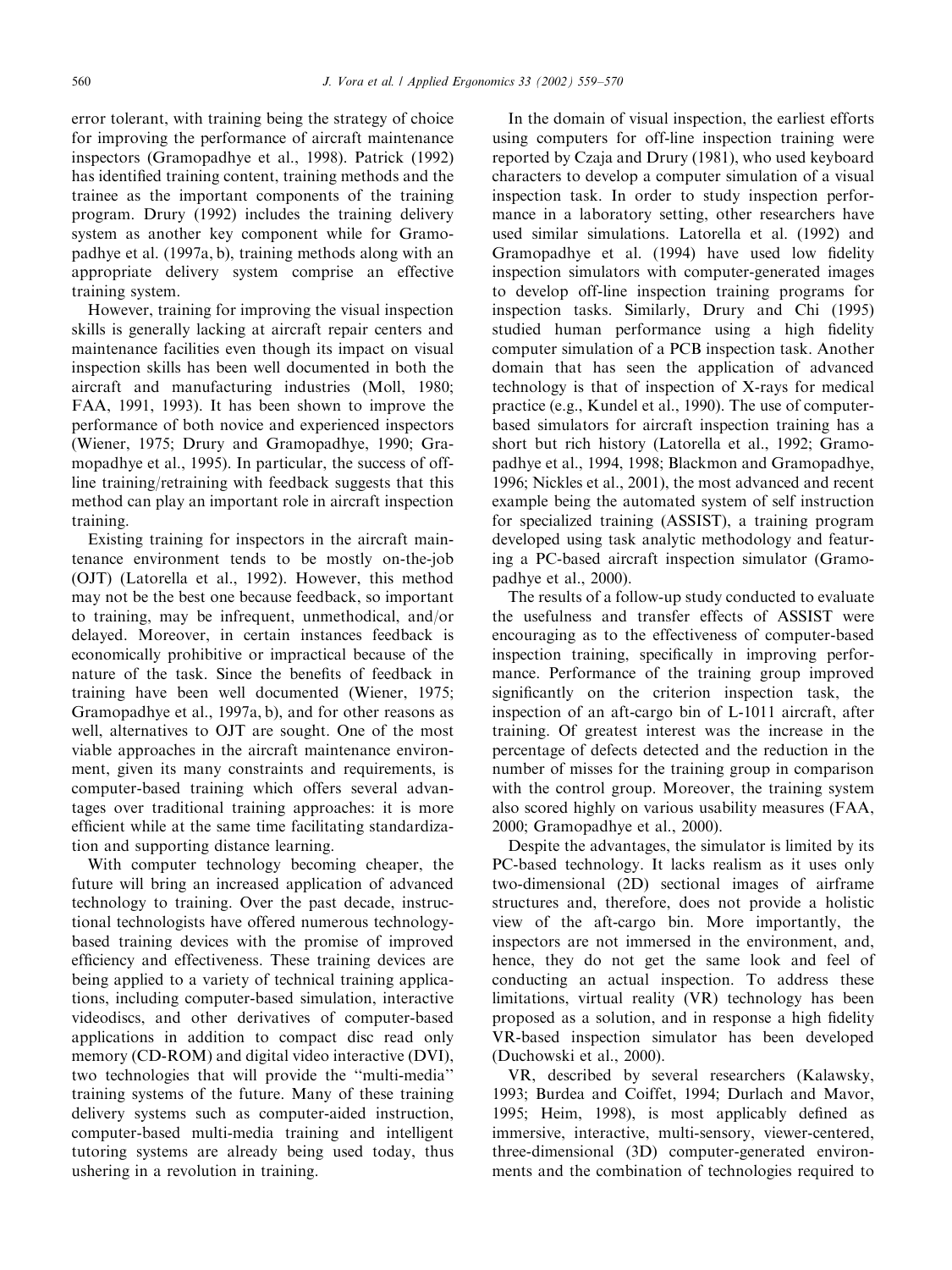build them (Cruz-Neira, 1993). As this definition suggests, creating a virtual environment (VE) requires immersing humans into a world completely generated by a computer. The human user becomes a real participant in the virtual world, interacting and manipulating virtual objects. Therefore, human performance is one of the most important considerations in defining the requirements for a VE. As the user's senses and body are involved in the task, it becomes essential, then, to focus on user-centric performance measures. While for human–computer interaction, abstract values such as ease of use, ease of learning, presence and user comfort become significant (Kalawsky, 1993), for virtual environments presence, the subjective experience of being in one place or environment even when one is physically situated in another (Singer and Witmer, 1996), becomes the most important measure.

This concept of experiencing ''presence'' as a normal awareness or attentional phenomenon is based on the interaction between external stimuli and immersion factors. It is also stated as the mental state in which a user feels physically present within the computermediated environment (Slater and Steed, 2000). The involvement tendencies depend on focusing one's attention and energy on a coherent set of VE stimuli while the immersion tendencies lead to the perception of being a part of the VE stimulus flow. According to Witmer and Singer (1998), both involvement and immersion are necessary conditions for experiencing presence. It is generally held that human performance in VEs is directly proportional to the degree of presence induced by the environment, which, in turn, is influenced by the individual's level of immersion in the VE (Witmer and Singer, 1998; Stanney et al., 1998). In essence, a transitive relationship appears to emerge where immersion affects presence, which in turn affects performance.

Fully immersed observers perceive that they are interacting directly or remotely with the environment. Thus, presence becomes a subjective sensation or mental manifestation that is not easily amenable to objective physiological definition and measurement, with its strength varying both as a function of individual differences, traits, and abilities and the characteristics of the VE. In general, the more control a person has over the task environment or in interacting with the virtual environment, the greater the experience of presence (Schloerb, 1995). The success of using VR as a tool for training and job aiding, therefore, is highly dependent on the degree of presence experienced by the users of the virtual reality environment. In the light of this situation, it is critical that we measure the degree of presence of the VR simulator to support training.

If the VR simulator is to be proposed as a solution for off-line training, it is essential that this environment accurately mimic the real world as perceived by the user/ trainee. Only then can the effects of training be expected

to transfer from the VR environment to the real world. In order to measure the degree of presence of the VR simulator, this study solicits the subjective opinion of humans on the applicability of the VR simulator in supporting training in the aircraft maintenance environment. This is done by using presence questionnaires (PQ) to ascertain the degree to which individuals experienced presence in a VE and the influence of possible contributing factors on the intensity of this experience (Witmer and Singer, 1998). This study then took the next logical step, comparing the VR simulator and ASSIST using subjective evaluation to see if the subjects preferred one training program to the other. This paper describes the VR simulator developed and the two controlled studies conducted.

## 2. Description of the VR system—hardware platform

The primary rendering engine used to develop the VR simulator is a dual rack, dual pipe, SGI Onyx2 Infinite Reality system with 8 raster managers and 8 MIPS 12000 processors, each with 4 Mb secondary cache. It is equipped with 8 Gb of main memory and 0.5 Gb of texture memory (Duchowski et al., 2000). Multi-modal hardware components include a binocular ISCAN eve tracker (Duchowski et al., 2001) mounted within a virtual research V8 (high-resolution) head mounted display (HMD). The V8 HMD offers  $640 \times 480$  resolution per eye with separate left and right eye feeds order to produce a simulated stereo effect for the user. HMD position and orientation tracking is provided by an ascension 6 degree-of-freedom (6DOF) flock of birds (FOB), a DC electromagnetic system with a 10 ms latency. A 6DOF tracked, hand-held mouse provides a means to represent a virtual tool for the user in the environment. Fig. 1 below shows the laboratory settings of the VR environment.

## 2.1. Development of the VR environment

The development of the VR environment was based on a detailed task analytic methodology (FAA, 1991; Nickles et al., 2001). Data on aircraft inspection activity were collected through observation, interviewing, shadowing, and digital data capturing techniques. More detail on the task description and task analytic methodology can be found in Nickles et al. (2001).

#### 2.2. Geometric environment modeling

The goal of the construction of the virtual environment was to match the appearance of the physical inspection environment, an aircraft cargo bay. This physical environment is a complex 3D cube-like volume with airframe components (e.g., fuselage ribs) exposed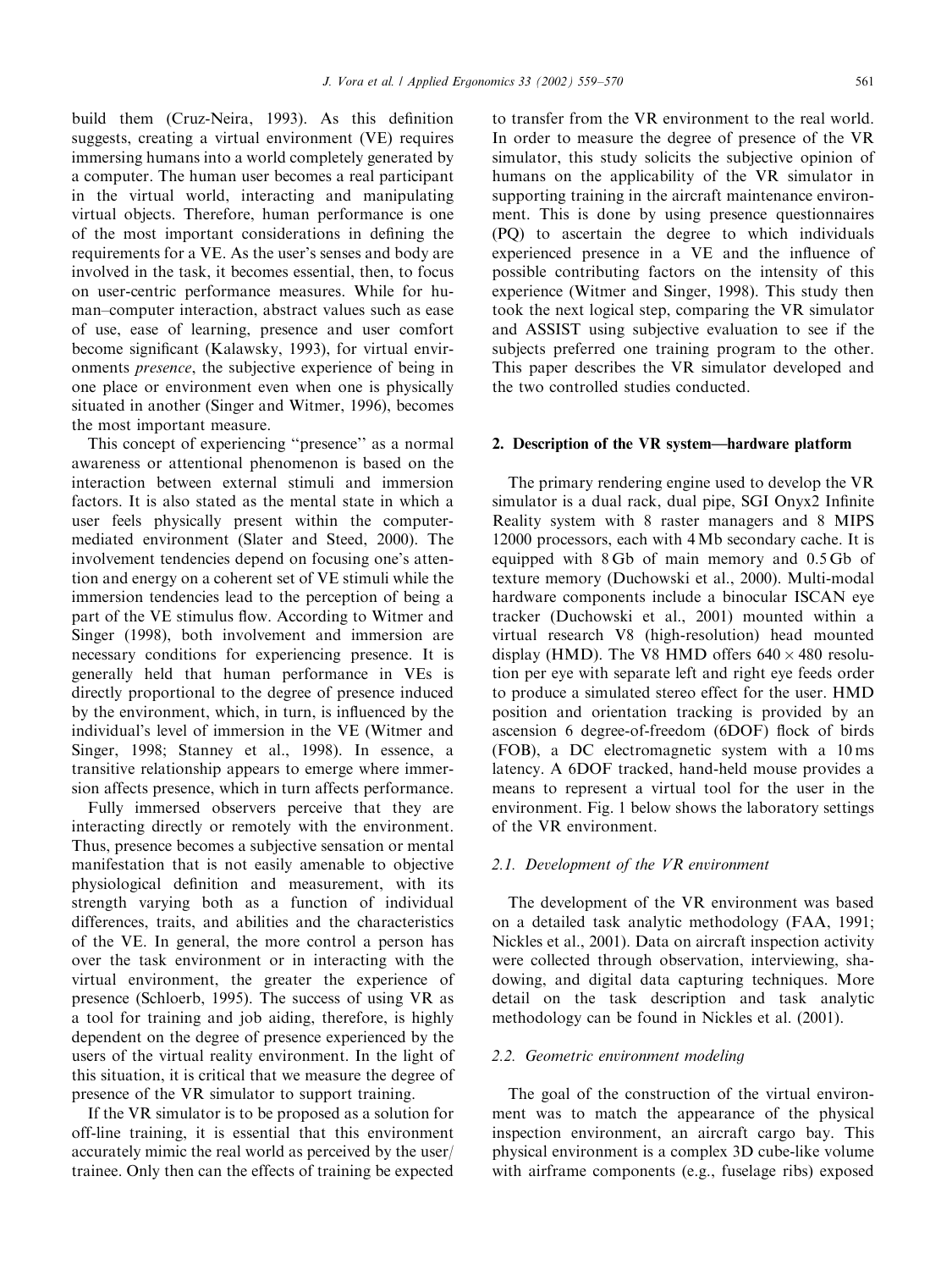

Fig. 1. Virtual Reality Eye Tracking (VRET) Lab at Clemson University.



Fig. 2. (a) Physical environment of the Cargo Bay, (b) 3D box-like virtual environment.

for inspection. Fig. 2(a) shows the actual physical environment of the aft-cargo bay.

## 2.3. Model geometry

The geometry of the virtual inspection environment is contained in a plain text file, formatted according to a subset of the Alias|Wavefront Object files specification. This model geometry was patterned after a simple 3D enclosure (e.g., a cube), with dimensions matching the real inspection environment, that is, an aircraft's cargo bay, as shown in Fig. 2(b). The resulting model was built entirely out of planar polygons. There are two pragmatic reasons for this design choice. First, since the representation of the true complexity of the airframe structure is avoided, fast display rates are maintained (on the order of 25–30 fps), while tracking latencies are minimized (on the order of 10–30 ms for head and eye trackers). Second, planar polygons (quadrilaterals) are particularly suitable for texture mapping. To provide a realistic appearance of the environment, images of the physical environment were used for texture maps.

#### 2.4. Lighting and flashlight modeling

The SGI Onyx2 host provides real-time graphics rendering performance, while simultaneously processing tracking information sent to the host via the RS-232 serial connection. To generate the environment, no specialized rendering algorithms are invoked beyond what is provided by the OpenGL graphics library application program interface (API). Standard (1storder) direct illumination is used to light the environment. Additionally, an OpenGL spotlight is used to provide the user with a ''virtual flashlight''. The flashlight's position and orientation are obtained from the 6DOF electro-magnetically tracked ''flying mouse'' from Ascension. Fig. 3 represents the use of flashlight shown over a 2D polygon.

Because OpenGL relies on the Phong illumination model coupled with Gouraud shading to generate lighting effects, large polygons produce a coarse (blocky) flashlight beam (Foley et al., 1990). To correct this problem, the polygons were subdivided to smooth out the spotlight, producing a more aesthetically pleasing circular effect. The level of polygonal subdivision is user-adjustable.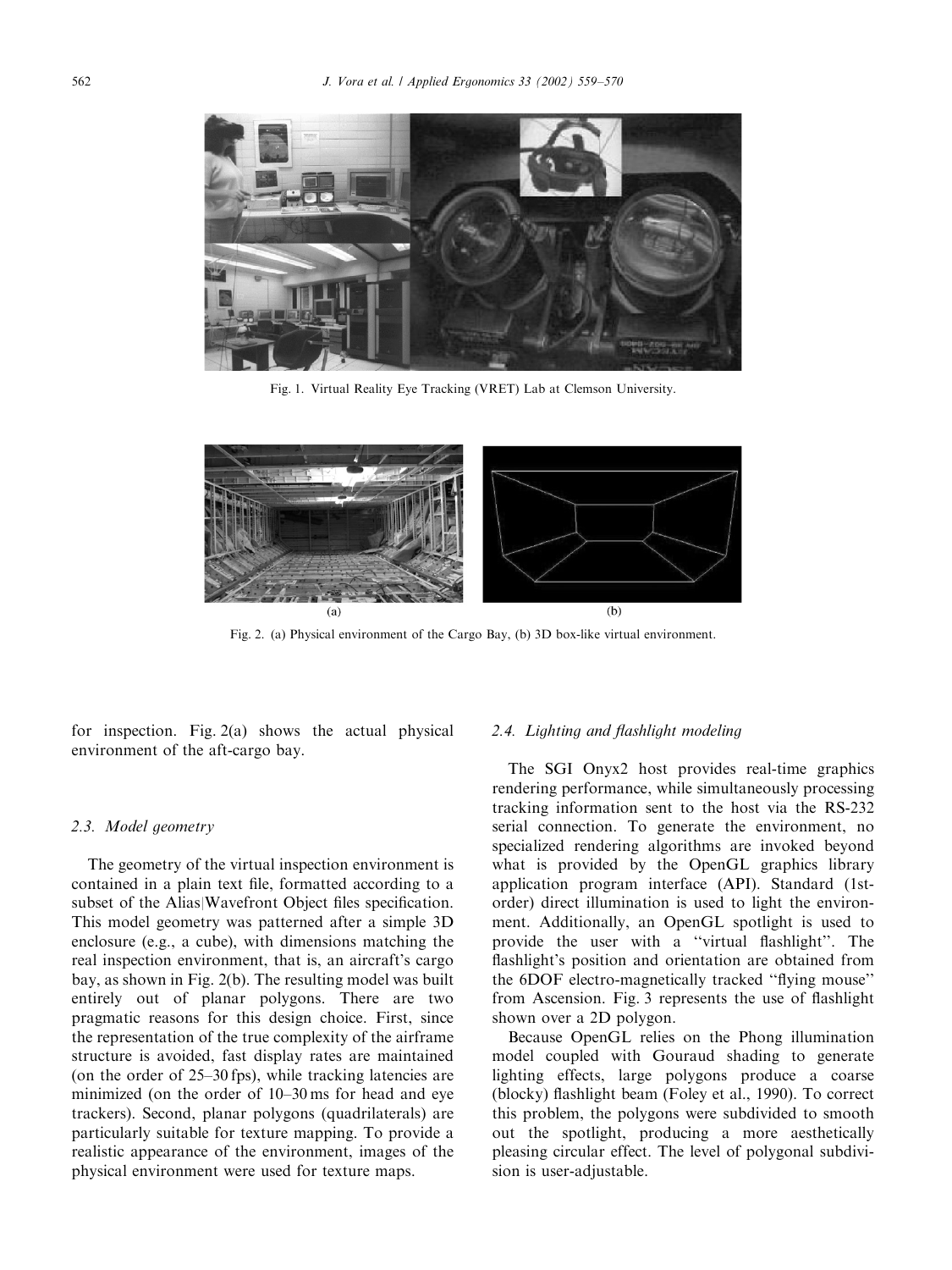

Fig. 3. Flashlight over a 2D-polygon.



Fig. 4. Flashlight in virtual cargo bay environment.

## 2.5. Realistic texture maps

To texture map, the simple 3D box-like environment, images of the physical environment were obtained. With permission from a commercial airline, images of an aircraft's cargo bay were taken while the aircraft was withheld from operation for inspection and servicing. Care was taken to photograph the environment in sections by translating a hand-held camera; however, inaccuracies in image alignment were inevitable and were later resolved by careful labeling of photographs and digital post-processing using the GNU image manipulation program (Gimp) software [\(www.gim](http://www.gimp.org)[p.org](http://www.gimp.org)). The resulting environment, with the user-held ''virtual flashlight'', is shown in Fig. 4.

# 2.6. Scenarios developed

Four virtual environment scenarios were developed, each representing different artificial airframe defects. A library of defects consisting of corrosion, cracks and broken conduits was created with several defects occurring at varying severity levels and locations. The representative defects are shown in Fig. 5 with an example of the corrosion defect and the broken conduit defect scenarios in Fig. 6. By manipulating the type, severity, location and defect mix, experimenters can now create airframe structures that are representative of real world situations to be used for running controlled studies.

## 3. Experiment 1—presence study

The objective of this first study was to measure the degree of presence of the VR simulator through subjective evaluation using a presence questionnaire (Witmer and Singer, 1998).

## 3.1. Subjects

Fourteen subjects between the ages of 20 and 30 were randomly selected from a population of graduate and undergraduate students at Clemson University. Subjects were screened for 20/20 vision, corrected if necessary, and were paid \$25 for participating in the experiment.

# 3.2. Stimulus material

The task was a simulated visual inspection task of an aircraft cargo bay, similar to the one in an L1011 aircraft, implemented in a VR environment viewed through a head-mounted display.

## 3.3. Experimental design

The study used a within-subject design consisting of a single factor (VR training session). Each VR training session consisted of a calibration and a familiarization scenario for getting acquainted with the system followed by four inspection scenarios. The four scenarios with defects were designed such that three contained each defect (corrosion, cracks and damaged conduits) type and the fourth, a multi-defect scenario, had all the three types of defects. The locations of defects were kept similar to their real life occurrences. Each defect was defined as a target that the subjects were asked to identify, and each scenario contained 12 defects. The number was set to this value after a pilot test determined the amount of time needed by three subjects to search for all the defects. The experiment duration was limited to 30 min, the subjects being immersed in the VE for 25 min in two different sessions (5 min familiarization session and 20 min inspection scenarios session). The immersion duration was limited because of health and safety guidelines, which suggest that subjects should be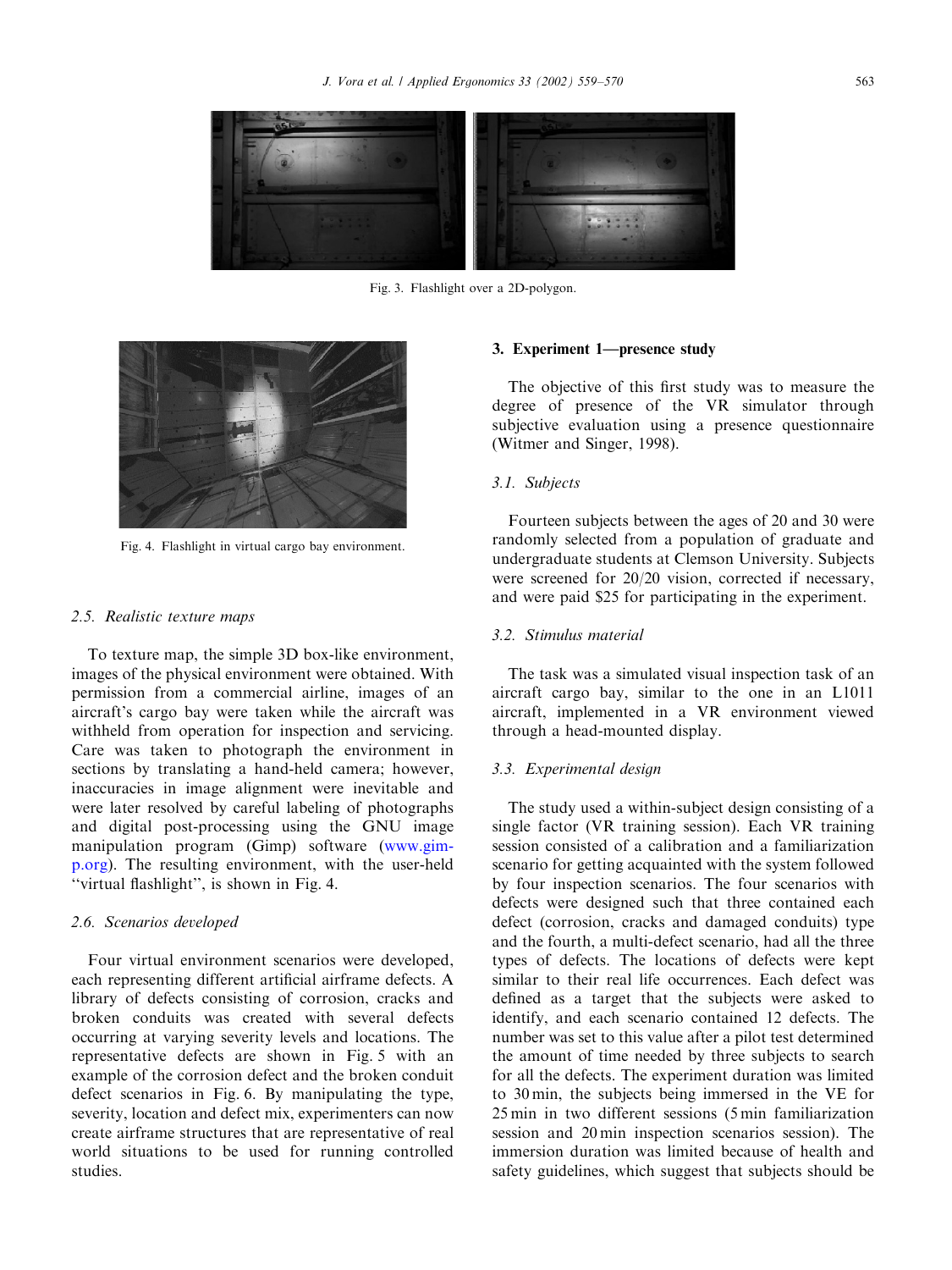

Fig. 5. Sample defects:(a) damaged conduit, (b) corrosion and (c) crack.



Fig. 6. (a) Corrosion scenario and (b) broken conduit scenario.

immersed in a VE for no longer than 10–20 min (Stanney et al., 1998).

#### 3.4. Procedure

Subjects were initially greeted and asked to sign the informed consent form. Prior to commencement of the experiment, they were taken to the hangar site of Delta Airlines in Atlanta and shown the real aft-cargo bay of a wide-bodied aircraft. They were then taken to the VR Lab at Clemson University where the simulator was set up. Each subject was briefed on the experiment through a written description of the objectives of the study and the task. The researcher then answered all of the subjects' questions. Before being immersed in the VR environment, subjects filled out an immersive tendencies questionnaire (ITQ) (Witmer and Singer, 1994). Next, the researcher commenced the experiment with a short five-point eye tracker calibration routine. Subjects were asked to perform a walk through in the aft-cargo bay environment in which they were shown the entire search area that was to be inspected and were provided with a verbal description of all the defects. Subjects were then allowed to practice with the VR simulator and the 3D mouse as part of the software familiarization training. After the subjects became comfortable, they were randomly given the five scenarios with and without defects. The subjects had to walk through the environment, identify the defects present, if any, and use the 3D mouse to click on the defect to indicate their selection. When the subjects felt that there were not any more

defects in the scenario, they notified the researcher, and the next scenario was presented. After completing all scenarios, subjects were asked to fill out a PQ (Witmer and Singer, 1994).

# 3.5. Data collection

Using the two questionnaires, the tendency of immersion and sense of presence of the subjects on the inspection task was evaluated as they used the VR environment, focusing on their perceptions of the system. The ITQ was used to identify and measure possible individual differences in the abilities or tendencies of subjects to immerse themselves in different environmental situations, while the PQ was used to address their subjective experience in a simulated environment, identifying and measuring to what degree aspects of the virtual environment engendered a sense of presence. Both the ITQ and the PQ use a 7-point Likert scale based on the semantic differential principle (Singer and Witmer, 1996). Each item is end-anchored by opposing descriptors, but unlike the semantic differential, the scale also includes an anchor at the midpoint. Items marked with an asterisk (\*) (see below) have to be reverse scored in order to contribute to the subscale and overall totals. Based on the reliability analysis and the cluster analyses performed by Singer and Witmer (1996), the three clusters used to collect data for the virtual reality environment were identified as focus, involvement and games for the ITQ and involved/control,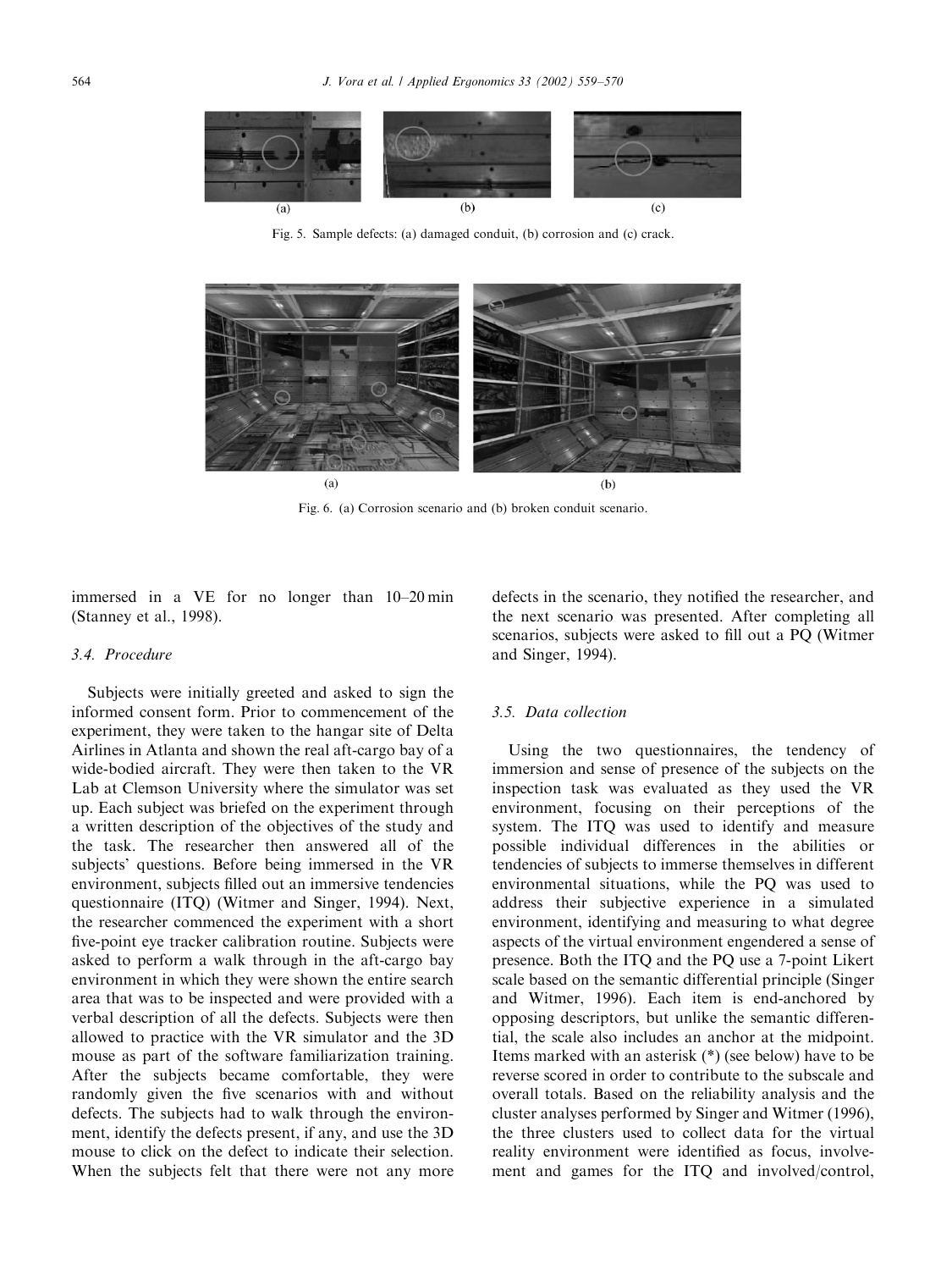natural and interface quality for the PQ. The questions for each questionnaire are categorized below:

## IMMERSIVE TENDENCIES QUESTIONNAIRE

Total number of questions=16. *ITQ-focus:* questions 1, 3, 7, 8, 11, 13, and 16. ITQ-involvement/immersion: questions 2, 4, 5, 9, 10, 14, and 15.  $ITQ$ -games: questions 6 and 12. PRESENCE QUESTIONNAIRE Total number of questions=20. PO-involved/control: questions 1, 2, 4, 6, 8, 9, 10, 13, 14<sup>\*</sup>, 15, and 16. PO-natural: questions 3, 5, and 7. *PQ-interface quality:* questions 11, 12, 17\*, 18\*, 19, and 20.

## 3.6. Results

Mean scores obtained on the individual questions were combined into aggregate measures as suggested by Witmer and Singer (1996). Cronbach's coefficient alpha, shown in the first row of Table 1 (Cronbach, 1951) was calculated for the group of questions within the cluster to ensure that it was appropriate to group the scores from all the questions into a single aggregate measure.

The correlation analysis was conducted on the mean scores for the clusters of the pre- and the postquestionnaires. The results, reported in Table 1, revealed significant positive correlation between ITQ involvement and PQ involvement ( $r^2 = 0.5446$ ,  $p < 0.0441$ ), PQ involvement and PQ natural  $(r^2 = 0.935, p < 0.0001)$ , PQ involvement and PQ interface quality  $(r^2 = 0.7835)$ ,  $p < 0.0009$ ) and PQ natural with PQ interface quality  $(r^2 = 0.7813, p = 0.001)$ . The mean scores for the individual responses to the 20 questions of the postquestionnaire are shown in Fig. 7.

The Wilcoxon Test was conducted to see if the mean scores on post-questionnaire were significantly different

| явк |  |
|-----|--|
|-----|--|

|  |  |  | Results of the Cronbach's and the correlation analyses |  |
|--|--|--|--------------------------------------------------------|--|
|  |  |  |                                                        |  |

using a Likert scale of 1–7 with the anchor at the midpoint. The results of the test are tabulated in Table 2, with column 6 showing whether the mean response was significantly different from the anchor value (4).

## 3.7. Discussion

Analysis of the correlation revealed that the subjects who experienced a sense of involvement in real world experiences also felt involved in the VR experience. In addition, the subjects who experienced significantly greater level of involvement in the simulator felt that the experiences were as natural as the real world ones. The interface quality and the naturalness of the environment were also significantly correlated, indicating a significant level of interface quality in the simulator. However, it was interesting to note that the focus and games clusters from the pre-questionnaire did not correlate well with any of the clusters of the postquestionnaire, implying that it is not necessary to be familiar with video games to use the VR simulator. Also, the mental and physical state of the person and the tendency to avoid distractions while performing a particular task, that is, ''being focused'', did not affect the performance of the subjects on the assigned inspection task.

Analysis of the Wilcoxon Test revealed that the system scored significantly greater on 11 of 20 questions from the anchor points. The results bode well for the level of presence experienced by the subjects. The system scored significantly greater on the following presencerelated issues. The most significant point was the subjects' response to Question 7, when they indicated that the experiences with the VR environment were consistent with real world ones. The subjects experienced a significantly greater level of involvement in the VR environment as indicated by the difference from the anchor points (Questions 4, 6, 8, 9, 10 and 13). Issues like the visual aspects of the environment, the sense of objects, the anticipation of the response of the system,

|                    |                   | Pre-questionnaire |             |          | Post-questionnaire |                 |                   |
|--------------------|-------------------|-------------------|-------------|----------|--------------------|-----------------|-------------------|
|                    |                   | Focus             | Involvement | Games    | Involvement        | Natural         | Interface quality |
| Cronbach's Alpha   |                   | 0.56              | 0.79        | 0.91     | 0.95               | 0.91            | 0.63              |
| Pre-questionnaire  | Focus             |                   | 0.3971      | 0.4499   | 0.1111             | 0.0362          | $-0.0173$         |
|                    |                   |                   | (0.1598)    | (0.1064) | (0.7053)           | (0.9023)        | (0.9533)          |
|                    | Involvement       |                   |             | 0.4367   | 0.5446             | 0.3855          | 0.0509            |
|                    |                   |                   |             | (0.1184) | (0.0441)           | (0.1735)        | (0.8626)          |
|                    | Games             |                   |             |          | 0.5078             | 0.4911          | 0.2459            |
|                    |                   |                   |             |          | (0.0638)           | (0.0746)        | (0.3967)          |
| Post-questionnaire | Involvement       |                   |             |          |                    | 0.935           | 0.7835            |
|                    |                   |                   |             |          |                    | $\leq 0.0001$ ) | (0.0009)          |
|                    | Natural           |                   |             |          |                    |                 | 0.7813            |
|                    | Interface quality |                   |             |          |                    |                 | (0.001)           |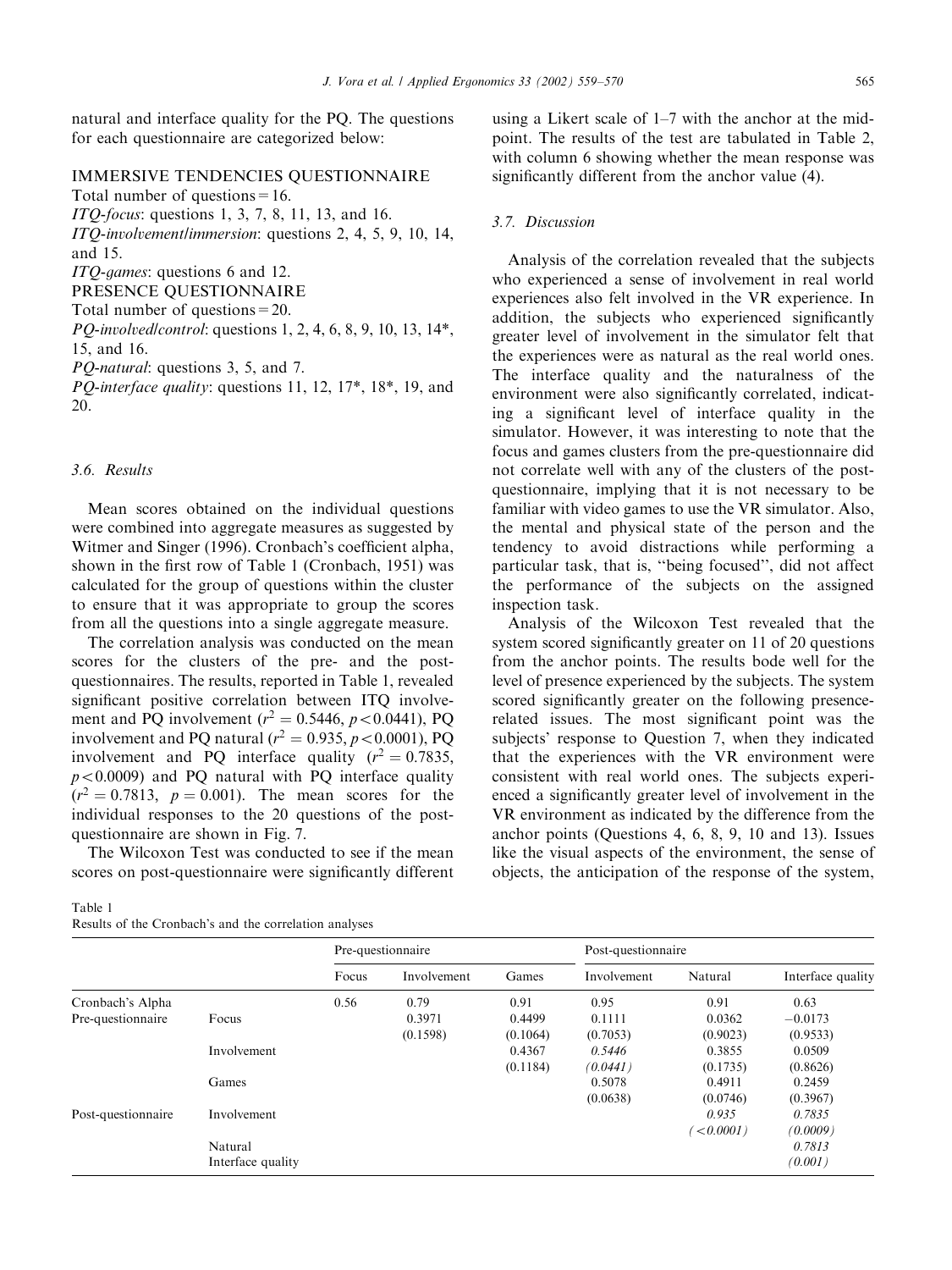

Fig. 7. Mean values—presence post-questionnaire.

surveying, and the experience in the VR environment, all contributed to the significant sense of involvement. The VR system scored significantly greater from the anchor points on the issues related to the subject's concentration on the assigned task and on the adjustment to the control devices, relating to a high level of realism, which is a testament to the high quality of the interface (Questions 15, 16, 19 and 20).

However, the system did not show significant differences on certain aspects of the interface suggesting and thereby needing improvement (Questions 11, 12, 17 and 18). On the other hand, the subjects indicated that the interactions were not significantly natural (Questions 3 and 5) nor were they able to control the events (Question 1). These results can be attributed to the fact that the subjects were not very familiar with nor felt comfortable using control devices like the 3D mouse, walking around the simulator and/or identifying defects correctly. In addition, the system was not very responsive to the actions initiated by the subjects (Questions 2 and 14), the primary reason being that the simulator was running on a Unix machine, a multiuser system that allows many processes run on it at the same time, causing a time lag during the experiment.

The VR system scored significantly greater than the anchor points on most aspects of presence and immersion and, hence, can potentially be used as a training tool for visual inspection tasks. Even the issues that need to be addressed can be improved easily, the primary one being the delay in system response experienced by the subjects during their task performance because the VR system runs on a Unix-based multi-user platform. This delay, caused by parallel users, can be avoided by setting priority levels to the works running on the Unix machine, by threading (Shivashankaraiah, 2000) or by providing a CPU dedicated to the system.

## 4. Experiment 2—comparison of ASSIST with VR simulator

The objective of this study was to compare the VR and the ASSIST prototypes using subjective evaluation on a 7-point Likert scale questionnaire. This study

focused on analyzing the subjects' perception of the two systems with respect to each other and to the actual aftcargo bay environment in terms of its applicability to support training.

## 4.1. Subjects

Fourteen subjects between the ages of 20 and 30 were randomly selected from a population of graduate and undergraduate students at Clemson University. Subjects were screened for 20/20 vision, corrected if necessary, and were paid \$25 for participating in the experiment.

#### 4.2. Equipment

ASSIST:a computer-based training program, was developed using Visual  $C++$ , Visual Basic and Microsoft Access. The development work was conducted on a Pentium 120 MHz platform with a 17-in high resolution monitor, 32 MB RAM, 2 MB video RAM, ATI Mach 32 VLB advanced graphics accelerator card, 810 MB hard drive, multi-speed CD drive, 210 MB Bernoulli drive and a Reveal multimedia kit. The training program used text, graphics, animation and audio. The input devices were a keyboard and a two-button mouse (Gramopadhye et al., 2000).

For the Virtual Environment the SGI Onyx2 systems were used as described in Section 2.

## 4.3. Stimulus material

This experiment, consisting of two parts, involved a visual search for three defects—corrosion, cracks and damaged conduits—in the aft-cargo bay of an aircraft. For the first part, the subjects conducted a simulated visual inspection of the airframe using a VR environment viewed through a head-mounted display. For the second, the same visual inspection task was implemented on the 2D environment ASSIST.

## 4.4. Experimental design

The study utilized a split-plot design with all subjects using both the VR and the ASSIST system and the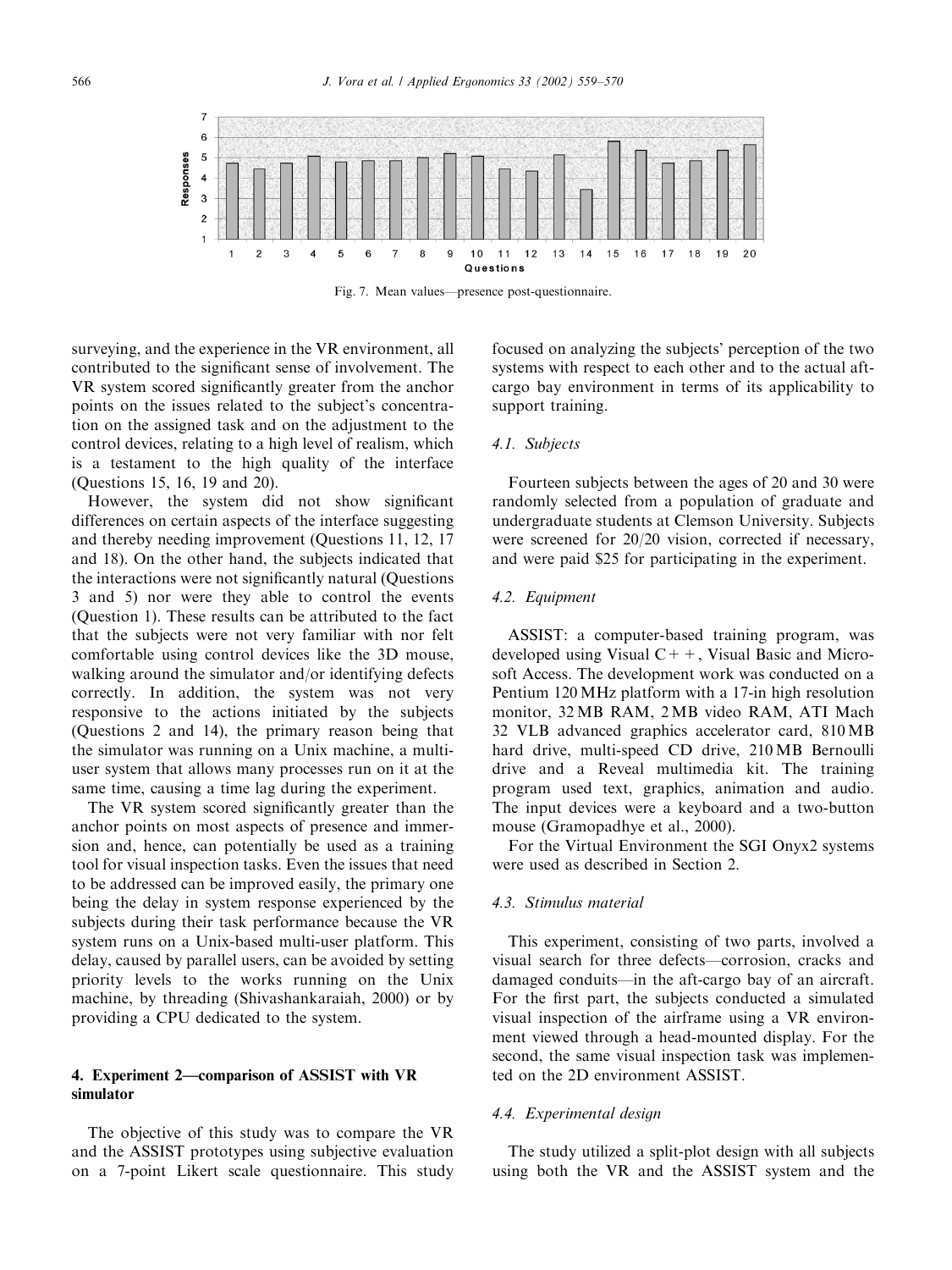| Table 2                                   |  |  |
|-------------------------------------------|--|--|
| Results of the Wilcoxon Test—Experiment 1 |  |  |

| Question #                                                                                                                                                        | $\mathbf{1}$            | Anchor point<br>4        | $\tau$                | Mean (SD)  | Wilcoxon Test |
|-------------------------------------------------------------------------------------------------------------------------------------------------------------------|-------------------------|--------------------------|-----------------------|------------|---------------|
| 1. How much were you able to control events?                                                                                                                      | Not at all              | Somewhat                 | Completely            | 4.71(1.07) | (p > 0.05)    |
| 2. How responsive was the environment to<br>actions that you initiated (or performed)?                                                                            | Not at all              | Moderately<br>responsive | Completely            | 4.43(1.02) | (p > 0.05)    |
| 3. How natural did your interactions with the<br>environment seem?                                                                                                | Extremely<br>artificial | Borderline               | Completely<br>natural | 4.71(1.64) | (p > 0.05)    |
| 4. How much did the visual aspects of the<br>environment involve you?                                                                                             | Not at all              | Somewhat                 | Completely            | 5.07(1.49) | (p < 0.05)    |
| 5. How natural was the mechanism that<br>controlled movement through the environment?                                                                             | Extremely<br>artificial | Borderline               | Completely<br>natural | 4.79(1.53) | (p > 0.05)    |
| 6. How compelling was your sense of objects<br>moving through space?                                                                                              | Not at all              | Moderately<br>compelling | Very<br>compelling    | 4.86(0.95) | (p < 0.05)    |
| 7. How much did your experiences in the virtual<br>environment seem consistent with your real world<br>experiences?                                               | Not consistent          | Moderately<br>consistent | Very<br>consistent    | 4.86(0.95) | (p < 0.05)    |
| 8. Were you able to anticipate what would<br>happen next in response to the actions that you<br>performed?                                                        | Not at all              | Somewhat                 | Completely            | 5(1.04)    | (p < 0.05)    |
| 9. How completely were you able to actively<br>survey or search the environment using vision?                                                                     | Not at all              | Somewhat                 | Completely            | 5.21(1.25) | (p < 0.05)    |
| 10. How compelling was your sense of moving<br>around inside the virtual environment?                                                                             | Not<br>compelling       | Moderately<br>compelling | Very<br>compelling    | 5.07(1.44) | (p < 0.05)    |
| 11. How closely were you able to examine<br>objects?                                                                                                              | Not at all              | Pretty closely           | Very closely          | 4.43(1.4)  | (p > 0.05)    |
| 12. How well could you examine objects from<br>multiple viewpoints?                                                                                               | Not at all              | Somewhat                 | Extensively           | 4.36(1.08) | (p > 0.05)    |
| 13. How involved were you in the virtual<br>environment experience?                                                                                               | Not involved            | Mildly<br>involved       | Engrossed             | 5.14(1.1)  | (p < 0.05)    |
| 14. How much delay did you experience between<br>your actions and expected outcomes?                                                                              | Long delays             | Moderate<br>delays       | No delays             | 3.43(1.22) | (p > 0.05)    |
| 15. How quickly did you adjust to the virtual<br>environment experience?                                                                                          | Not at all              | Slowly                   | $<$ 1 min             | 5.79(0.89) | (p < 0.05)    |
| 16. How proficient in moving and interacting<br>with the virtual environment did you feel at the<br>end of the experience?                                        | Not proficient          | Reasonably<br>proficient | Very<br>proficient    | 5.36(0.93) | (p < 0.05)    |
| 17. How much did the visual display quality<br>interfere or distract you from performing<br>assigned tasks or required activities?                                | Prevented               | Interfered<br>somewhat   | Not at all            | 4.71(1.54) | (p > 0.05)    |
| 18. How much did the control devices interfere<br>with the performance of assigned tasks or with<br>other activities?                                             | Interfered<br>greatly   | Interfered<br>somewhat   | Not at all            | 4.86(1.56) | (p > 0.05)    |
| 19. How well could you concentrate on the<br>assigned tasks or required activities rather than<br>on the mechanisms used to perform those tasks<br>or activities? | Not at all              | Somewhat                 | Completely            | 5.36(1.5)  | (p < 0.05)    |
| 20. How easily did you adjust to the control<br>devices used to interact with the virtual<br>environment?                                                         | Difficult               | Moderate                 | Easily                | 5.64(1.5)  | (p < 0.05)    |

treatment factor being the type of system. The order in which the subjects performed the task was counterbalanced to cancel out any order effects. For consistency in environments, only one multi-defect scenario was used for the VR system.

# 4.5. Procedure

Subjects were initially greeted and asked to sign the informed consent form. Prior to the commencement of the experiment, they were taken to the hangar site of Delta Airlines in Atlanta where they were shown the actual aft-cargo bin of a wide-bodied aircraft. They were then taken to the VR Lab at Clemson University where the simulator was set up. Following this step, each subject was briefed on the experiment through a written description of the objective of the study and the upcoming task. After the researcher answered the subjects' questions, the experiment began with a short five-point eye tracker calibration routine. Subjects were asked to walk through the aft-cargo bay environment where they were shown the entire search area to be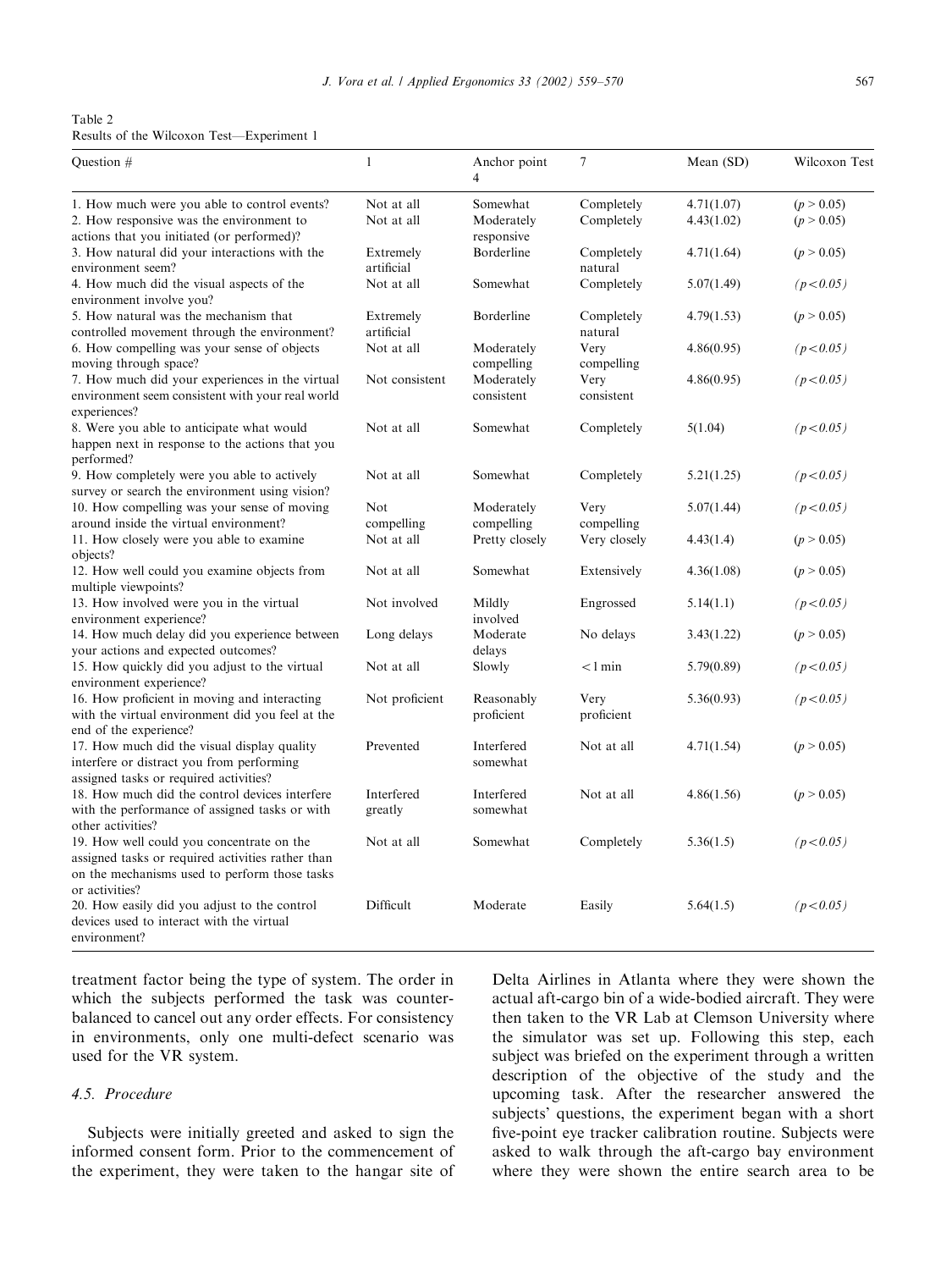| Table 3                                   |  |
|-------------------------------------------|--|
| Results of the Wilcoxon Test—Experiment 2 |  |

| Questions                                                                                                            | <b>ASSIST</b> | <b>VR</b>   | Wilcoxon results |
|----------------------------------------------------------------------------------------------------------------------|---------------|-------------|------------------|
|                                                                                                                      | Means (SD)    |             |                  |
| 1. The experiences with the environment seem consistent with<br>the real world experiences                           | 4.21(1.58)    | 5.29(1.14)  | $p = 0.034$      |
| 2. It was easy to comprehend the defects in the environment                                                          | 3.14(0.95)    | 5.21 (1.48) | $p = 0.0018$     |
| 3. It was easy to understand the location of the defects in the<br>environment                                       | 3.36(1.39)    | 5.71 (1.27) | $p = 0.0013$     |
| 4. The environment was very responsive to the actions that I<br>initiated (or performed)                             | 5.86(1.51)    | 4.14(1.29)  | $p = 0.0114$     |
| 5. The visual aspects of the environment involved me very<br>much                                                    | 3.36(1.5)     | 5.29 (1.07) | $p = 0.0037$     |
| 6. I was completely involved in the environment experience                                                           | 3.0(1.24)     | 5.14 (1.29) | $p = 0.002$      |
| 7. There was no delay experienced between my actions and<br>the response from the system                             | 5.93(1.64)    | 3.86(1.29)  | $p = 0.002$      |
| 8. It was easy to understand the navigational aspects of the<br>environment                                          | 5.29(1.14)    | 5.64 (1.28) | $p = 0.9427$     |
| 9. The software is very applicable for the visual inspection<br>task of an aft-cargo bay for training and job aiding | 4.0(1.41)     | 5.5(1.16)   | $p = 0.0107$     |
| 10. I would personally prefer the environment for training of<br>visual inspection task                              | 3.36(1.45)    | 5.21 (1.67) | $p = 0.0086$     |

inspected and were provided with both a graphical and verbal description of all three defects. Subjects were allowed to practice for some time with the virtual reality simulator and the 3D mouse as part of the software familiarization. When the subjects felt comfortable, they were given the multi-defect scenario for inspection. The subjects had to walk through the environment, identify the defects present, if any, and click on them using the 3D mouse to indicate their selections. After completing this task, the subjects practiced with the ASSIST software before conducting a similar defect detection experiment in the ASSIST environment. After completing both tasks, the subjects were asked to fill out a comparison questionnaire.

## 4.6. Data collection

Data were collected using a subjective evaluation questionnaire with a 7-point Likert scale, comparing the subjects' perception of the two systems to each other and to the actual aft-cargo bay in terms for applicability as training support. Performance data (search times and number of defects detected) were collected for each individual subject while performing criterion task in VR as well as ASSIST system.

# 4.7. Results

The mean scores for both the environments determined from the questionnaire are compared in Fig. 9. The Wilcoxon Test was performed on all comparative questions to determine if the difference in means was significant. The results of the test are tabulated in

| Table |  |
|-------|--|
|-------|--|

| Performance results on the VR with ASSIST comparison analysis |  |  |
|---------------------------------------------------------------|--|--|
|---------------------------------------------------------------|--|--|

|               | Mean (SD)        |                             |  |  |
|---------------|------------------|-----------------------------|--|--|
|               | Search times (s) | Percentage defects detected |  |  |
| <b>ASSIST</b> | 425.01 (204.32)  | 33.57 (13.36)               |  |  |
| VR.           | 275.70 (73.640)  | 52.38 (13.64)               |  |  |
| $F$ -value    | $6.61*$          | $13.57**$                   |  |  |

 $*_{p<0.05,}$   $*_{p<0.001.}$ 

Table 3. Table 4 presents the performance data of subjects for the VR and ASSIST comparison analysis.

## 4.8. Discussion

The results revealed that the VR system was preferred to the ASSIST on 7 of the 10 questions while the ASSIST system was preferred on 2 of them. The remaining question was not significantly different, favoring neither system.

As these results indicated, the VR system was viable and preferred to ASSIST as an aircraft inspectiontraining tool. Although both systems compared favorably to the real world environment, the VR system scored significantly higher than the ASSIST (see Question 1). There was no significant difference noticed for Question 8, indicating that both the systems were easy to navigate. The issues related to the description of the defects, showed significant differences between the VR and the ASSIST systems, with the VR system scoring higher (see Questions 2 and 3). The ASSIST system scored higher on the issues related to the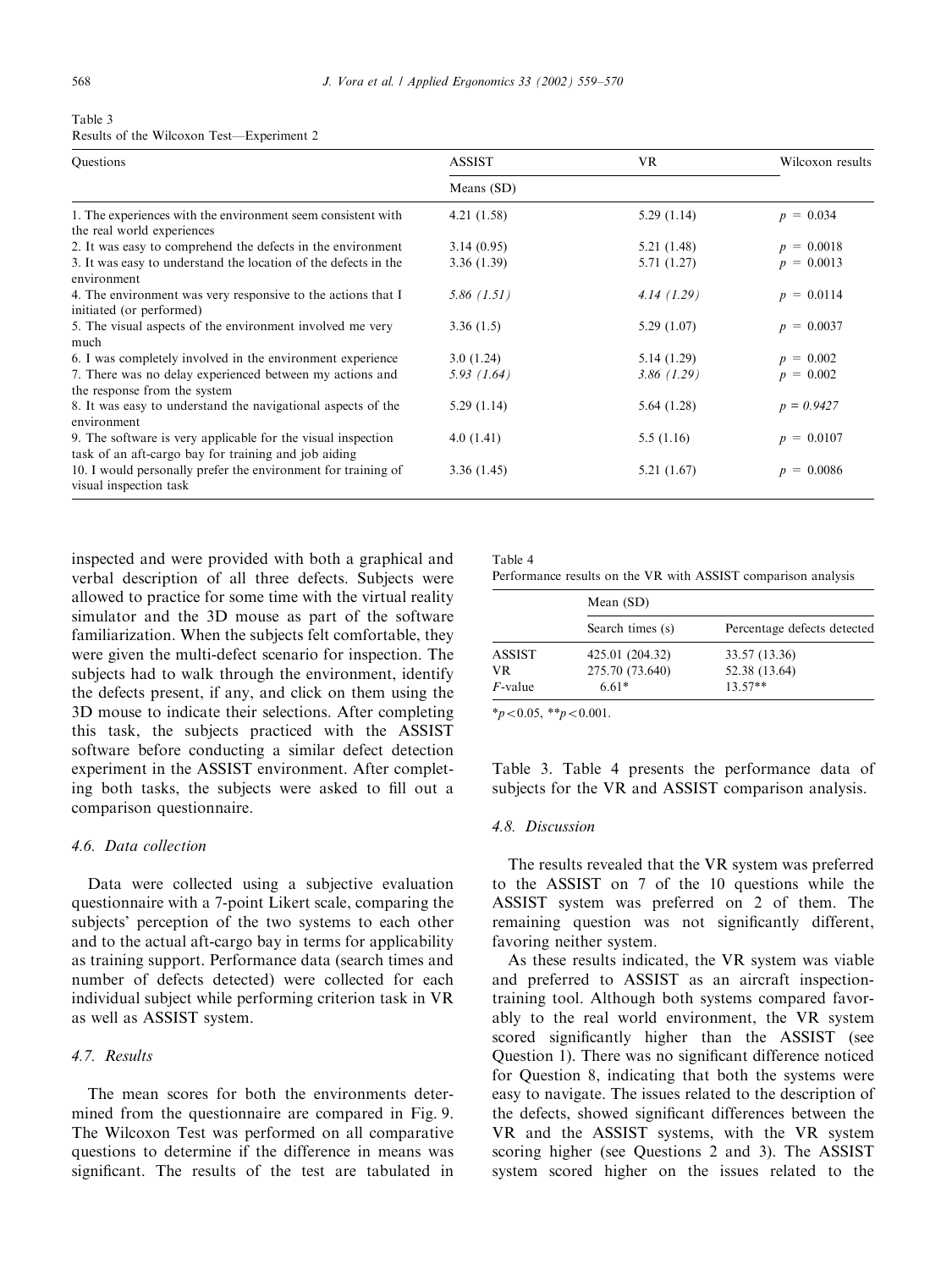response time, probably because ASSIST runs on a PC platform where all CPU resources are dedicated to the software, whereas the VR system runs on a Unix-based multi-user platform. Parallel users on the Unix platform had a significant impact on the speed, with which the VR simulation ran and responded. This was reflected in subjects' responses to Questions 4 and 7, where the subjects preferred ASSIST to VR. The VR system scored significantly high on issues related to the involvement and immersion experienced by the subjects (Questions 5 and 6). As a result, the subjects felt that the VR system was more applicable as a training tool and job aid for the visual inspection task (Question 9), and when asked for their personal preferences, most preferred to use the VR system (Question 10).

Analysis of performance data revealed a significantly greater number of defects  $(p<0.001)$  and significantly lesser visual search time  $(p<0.05)$  in the VR environment in comparison with the ASSIST environment. These results coupled with subjects' perception of the two systems potentially indicate the effectiveness of VR environment over ASSIST environment in improving both speed and accuracy of visual search.

Although there were significant differences as revealed by the subjects between the two systems, the ASSIST system did reasonably well on the issue of comparison with the real world and navigational aspects. This result indicates that though the VR system is a viable preference for aircraft inspection training, ASSIST can still be used as a low-cost training tool. In addition, the VR system needs to be more realistic. Since the VR system was developed using 2D images, it lacks the feeling of being in a complete 3D environment, an environment that can be achieved by developing the depth perception of the simulator more fully.

Moreover, a study that looked into the transfer effects of training using ASSIST for aircraft inspection performance was encouraging, resulting in improved performance and faster search times (Gramopadhye et al., 2000). Based on this, it can be hypothesized that a more realistic environment like the VR simulator, when used as a training tool for inspection might show greater improvements in the performance of inspectors.

# 5. Conclusions

The VR system scored well most aspects of presence indicating that it suitably mimics the real world environment. Moreover, it was favored over the existing PC-based ASSIST system. Thus the VR system has the potential for use as an off-line training tool for aircraft visual inspection tasks. The use of the VR-based inspection environment will facilitate in conducting controlled studies off-line and in understanding human performance in aircraft inspection. Results obtained

from these studies will yield interventions, which can be used to improve aircraft inspection performance and ultimately, aviation safety.

## Acknowledgements

This research was funded by grants to Dr. Gramopadhye, Dr. Duchowski and Dr. Melloy from the NASA AMES Research Center (Program Manager: Barbara Kanki) and from the Office of Aviation Medicine, Aviation Maintenance and Inspection: Human Factors Research Program, Federal Aviation Administration (Grant 1-20-1906-51-4087,NASA Ames grant task NCC 2-1114, and NSF CAREER award 9984278).

#### References

- Blackmon, R., Gramopadhye, A.K., 1996. Using the aircraft inspector's training system to improve the quality of aircraft inspection. In: Proceedings of the Fifth Industrial Engineering Research Conference, Minneapolis, MN. Institute of Industrial Engineers, pp. 447–451.
- Burdea, G., Coiffet, P., 1994. Virtual Reality Technology. Wiley, New York.
- Chin, R., 1988. Automated visual inspection:1981 to 1987. Comput. Vision Graphics Image Process 41, 346–381.
- Cronbach, L.J., 1951. Coefficient alpha and the internal structure of the test. Psychometrika 16 (3), 297–334.
- Cruz-Neira, C., 1993. Virtual Reality Overview. ACM SIGGRAPH '93 Course Notes: Applied Virtual Reality. ACM SIGGRAPH '93 Conference, Anaheim, CA.
- Czaja, S.J., Drury, C.G., 1981. Training programs for inspection. Human Factors 23 (4), 473–484.
- Drury, C.G., 1991. The maintenance technician in inspection. In: Human Factors in Aviation Maintenance—Phase One Progress Report, DOT/FAA/AM-91/16. Washington, DC: Office of Aviation Medicine, pp. 45–103.
- Drury, C.G., 1992. Inspection performance. In: Salvendy, G. (Ed.), Handbook of Industrial Engineering. Wiley, New York, pp. 2282–2314.
- Drury, C.G., Gramopadhye, A.K., 1990. Training for visual inspection. In:Proceedings of the Third Federal Aviation Administration Meeting on Human Factors in Aircraft Maintenance and Inspection: Training Issues. Atlantic City, NJ.
- Drury, C.G., Chi, C.F., 1995. A test of economic models of stopping policy in visual search. IIE Trans. 27, 382–393.
- Duchowski, A.T., Shivashankaraiah, V., Rawls, T., Gramopadhye, A.K., Melloy, B., Kanki, B., 2000. Binocular eye tracking in virtual reality for inspection training. In: Proceedings of the Eye Tracking Research & Applications Symposium, Palm Beach Gardens, FL, November 6–8, 89–96.
- Duchowski, A.T., Medlin, E., Gramopadhye, A.K., Melloy, B., Nair, S., 2001. Binocular eye tracking in VR for visual inspection training. In: Virtual Reality Software & Technology (VRST), Banff, AB, Canada. ACM, New York.
- Durlach, N.I., Mavor, A.S., 1995. Virtual Reality Scientific and Technological Challenges. National Academy Press, Washington, DC.